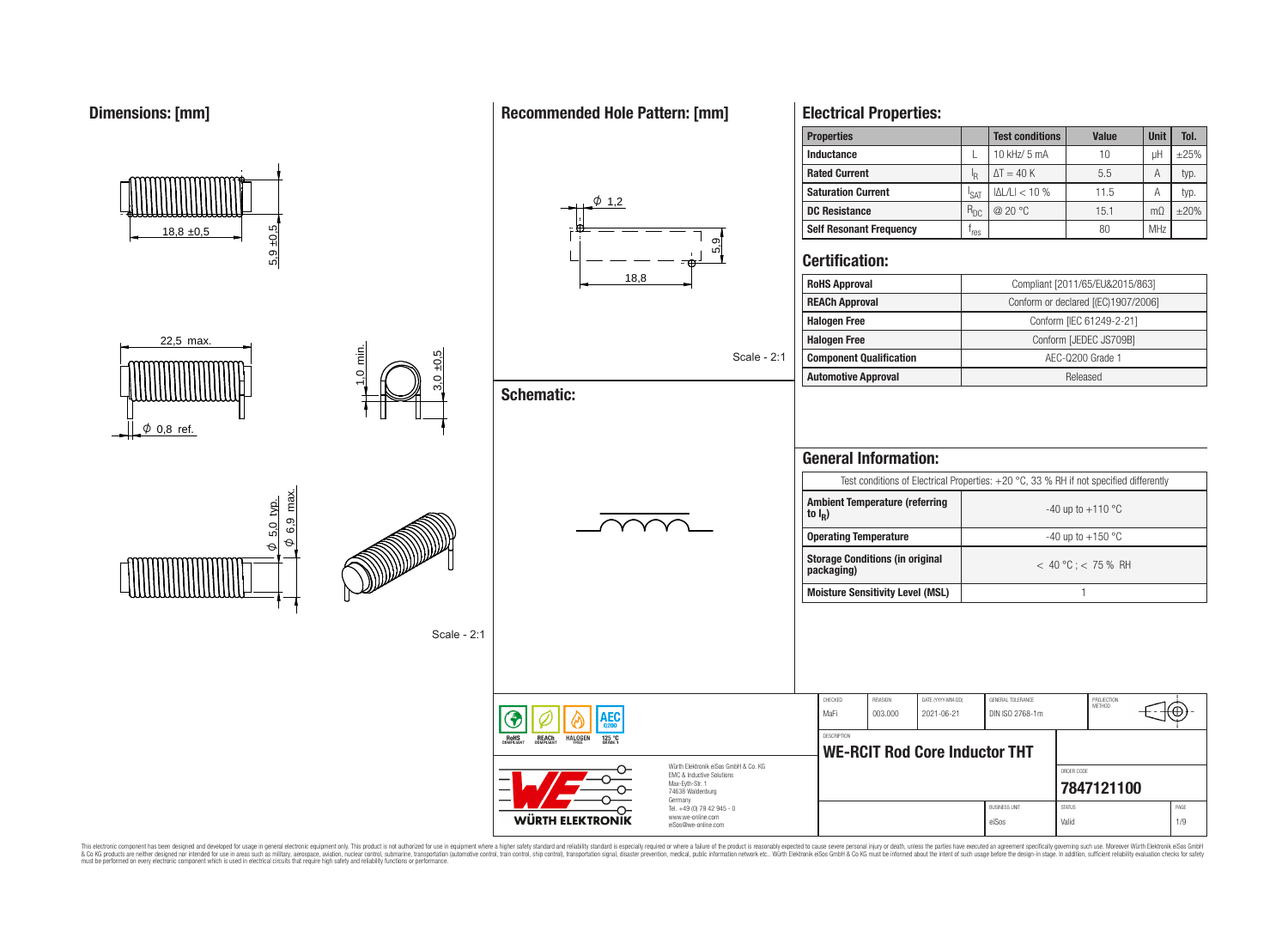

This electronic component has been designed and developed for usage in general electronic equipment only. This product is not authorized for subserved requipment where a higher selection equipment where a higher selection

**Typical Impedance Characteristics:**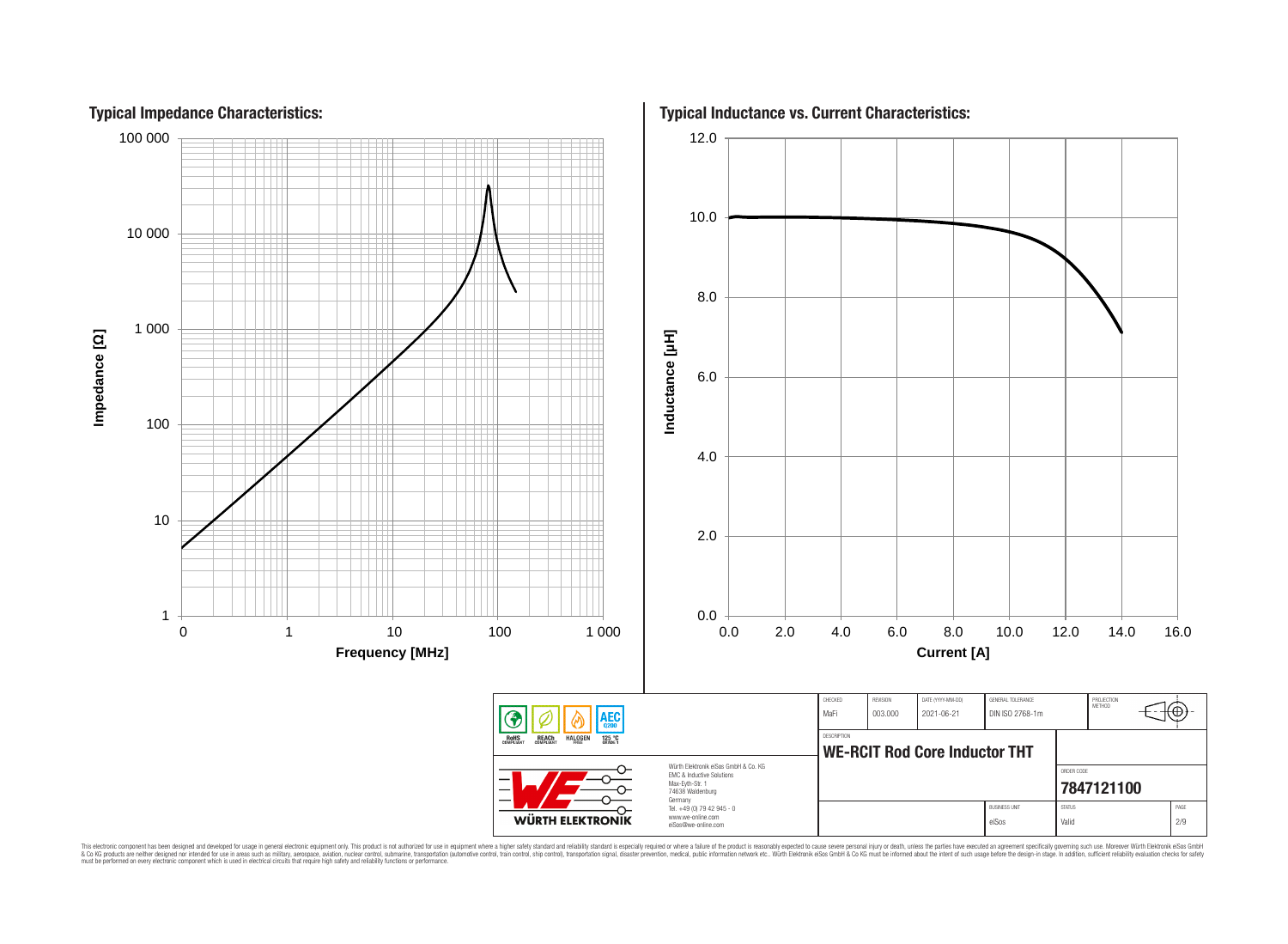# **Typical Temperature Rise vs. Current Characteristics:**



This electronic component has been designed and developed for usage in general electronic equipment only. This product is not authorized for subserved requipment where a higher selection equipment where a higher selection

# **Derating Curve:**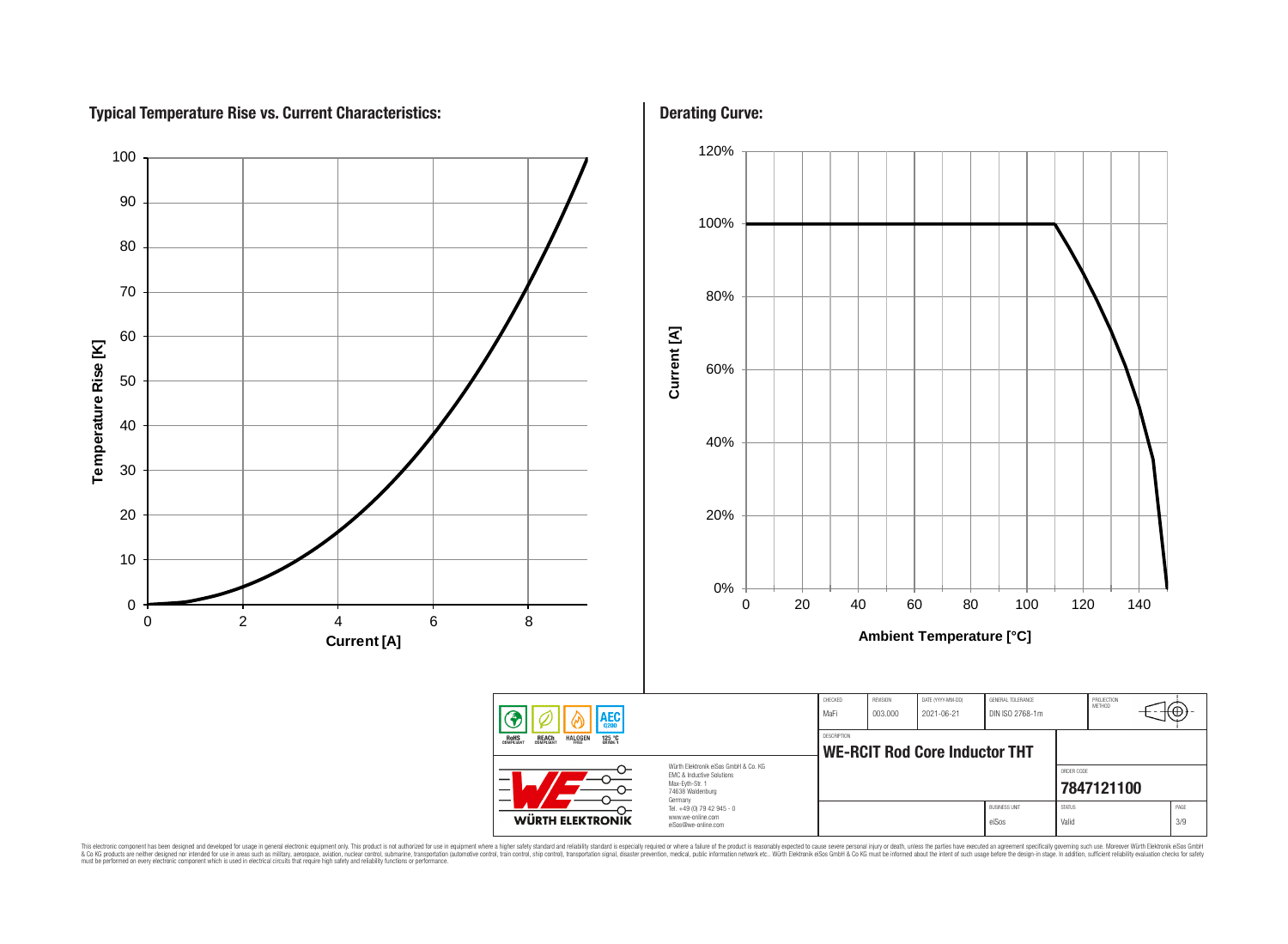

This electronic component has been designed and developed for usage in general electronic equipment only. This product is not authorized for subserved requipment where a higher selection equipment where a higher selection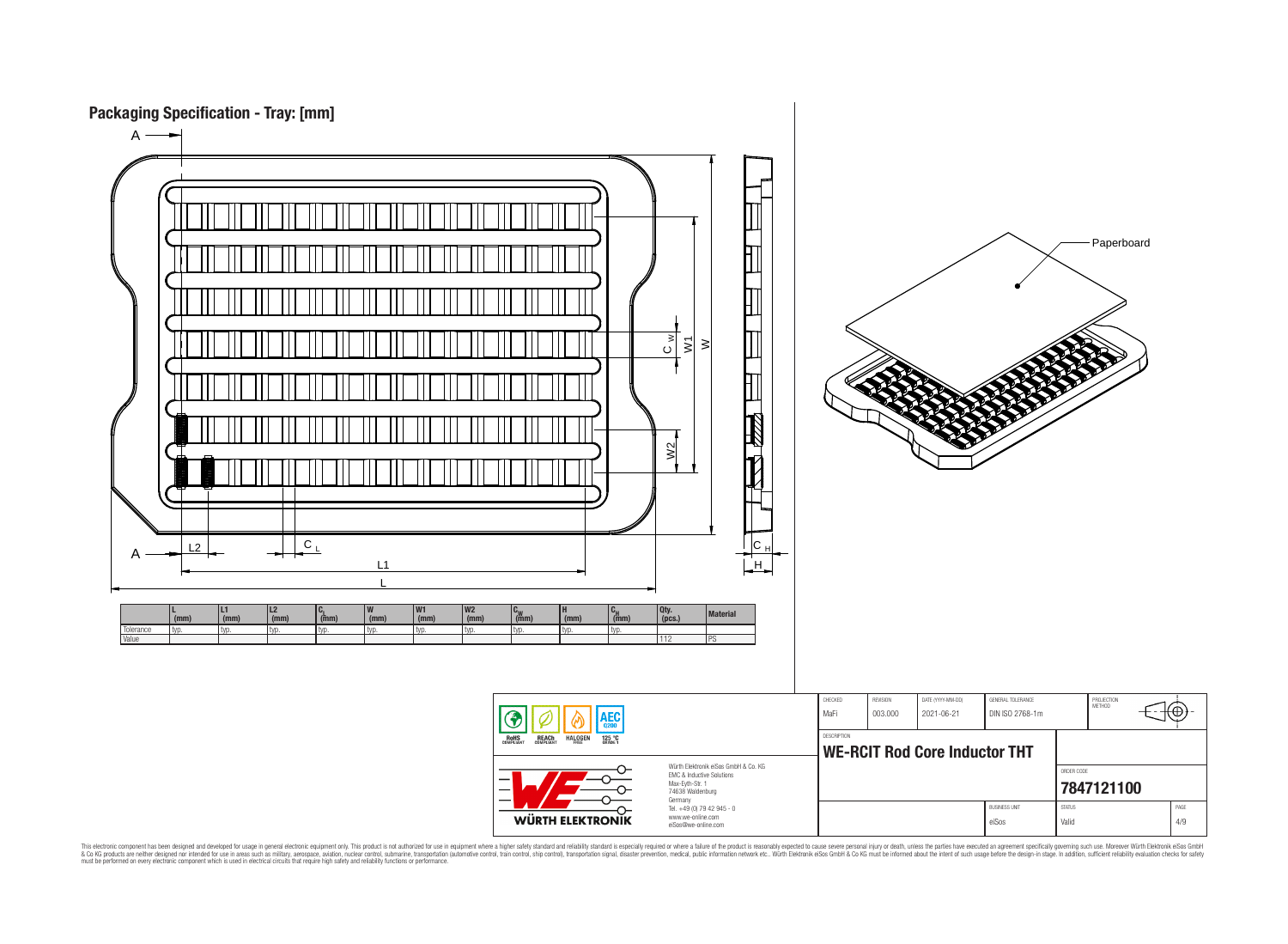

This electronic component has been designed and developed for usage in general electronic equipment only. This product is not authorized for subserved requipment where a higher selection equipment where a higher selection

⊕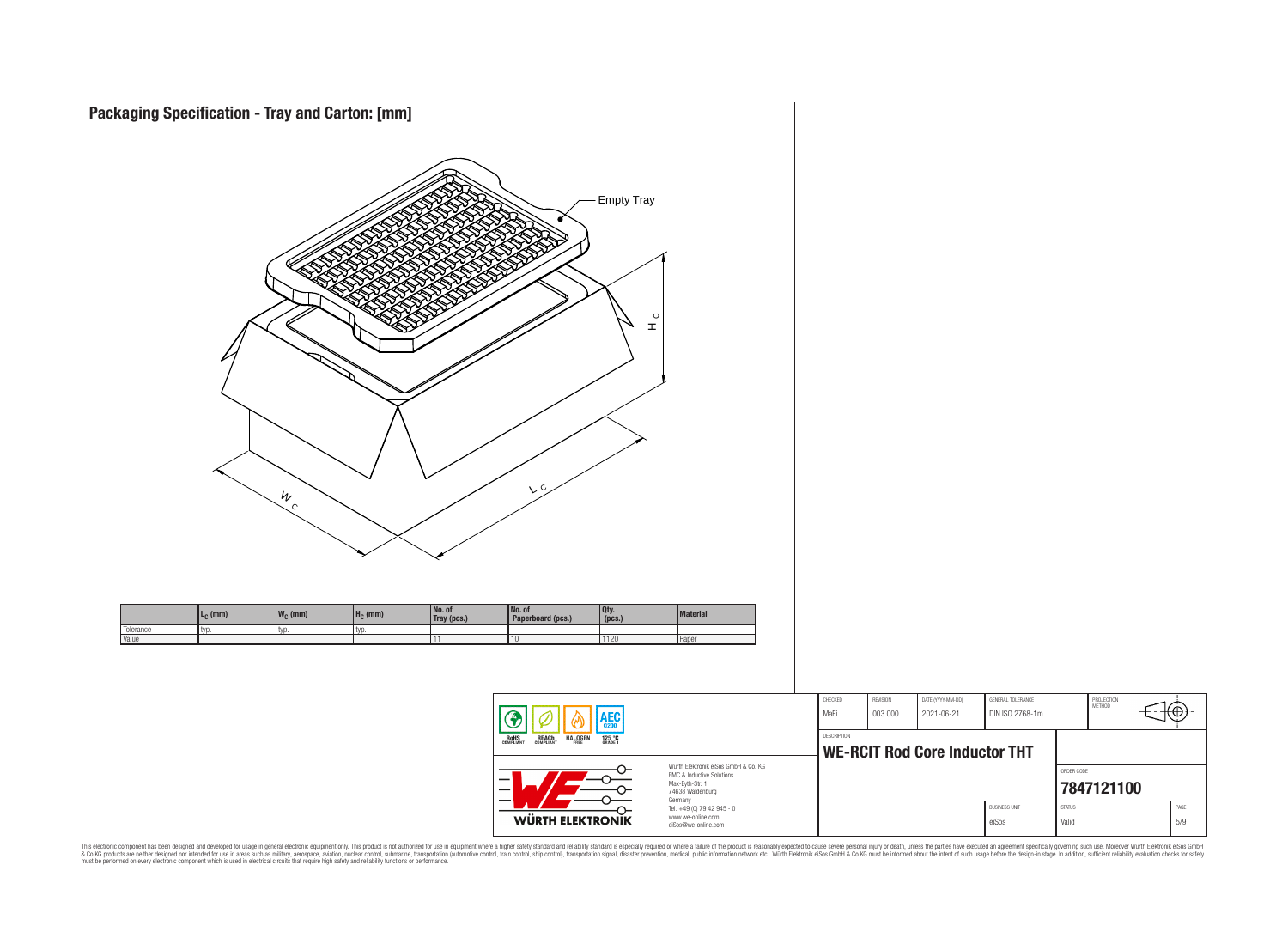# **Classification Wave Soldering Profile:**



----- max temperature procedure

# **Classification Wave Soldering Profile:**

| <b>Profile Feature</b>                                               |                        | <b>Pb-Free Assembly</b>                     | <b>Sn-Pb Assembly</b>                       |  |  |
|----------------------------------------------------------------------|------------------------|---------------------------------------------|---------------------------------------------|--|--|
| <b>Preheat Temperature Min</b>                                       | s min                  | 100 °C                                      | 100 °C                                      |  |  |
| <b>Preheat Temperature Typical</b>                                   | s typical              | 120 °C                                      | 120 °C                                      |  |  |
| <b>Preheat Temperature Max</b>                                       | s max                  | 130 °C                                      | 130 °C                                      |  |  |
| Preheat Time $t_s$ from $T_s$ <sub>min</sub> to $T_s$ <sub>max</sub> | $t_{\rm s}$            | 70 seconds                                  | 70 seconds                                  |  |  |
| Ramp-up Rate                                                         | $\Delta T$             | 150 $\degree$ C max.                        | 150 $\degree$ C max.                        |  |  |
| <b>Peak Temperature</b>                                              | $n_{\rm D}$            | $250 °C - 260 °C$                           | $235 °C - 260 °C$                           |  |  |
| Time of actual peak temperature                                      | $\mathfrak{t}_{\rm p}$ | max. 10 seconds<br>max. 5 seconds each wave | max. 10 seconds<br>max. 5 seconds each wave |  |  |
| Ramp-down Rate, Min                                                  |                        | $\sim$ 2 K/ second                          | $\sim$ 2 K/ second                          |  |  |
| Ramp-down Rate, Typical                                              |                        | $\sim$ 3.5 K/ second                        | $\sim$ 3.5 K/ second                        |  |  |
| Ramp-down Rate, Max                                                  |                        | $\sim$ 5 K/ second                          | $\sim$ 5 K/ second                          |  |  |
| Time 25 $^{\circ}$ C to 25 $^{\circ}$ C                              |                        | 4 minutes                                   | 4 minutes                                   |  |  |

refer to EN61760-1:2006

| <b>AEC</b>                                                                                                                    |                                                                        | CHECKED<br>MaFi                                            | REVISION<br>003.000 | DATE (YYYY-MM-DD)<br>2021-06-21 | GENERAL TOLERANCE<br>DIN ISO 2768-1m |                        | PROJECTION<br>METHOD | ιťΨ         |
|-------------------------------------------------------------------------------------------------------------------------------|------------------------------------------------------------------------|------------------------------------------------------------|---------------------|---------------------------------|--------------------------------------|------------------------|----------------------|-------------|
| <b>REACH</b><br>COMPLIANT<br>125 °C<br>GRADE 1<br><b>ROHS</b><br><b>HALOGEN</b>                                               |                                                                        | <b>DESCRIPTION</b><br><b>WE-RCIT Rod Core Inductor THT</b> |                     |                                 |                                      |                        |                      |             |
| Würth Flektronik eiSos GmbH & Co. KG<br>EMC & Inductive Solutions<br>-<br>Max-Eyth-Str. 1<br>—<br>74638 Waldenburg<br>Germany |                                                                        |                                                            |                     |                                 |                                      | ORDER CODE             | 7847121100           |             |
| <b>WÜRTH ELEKTRONIK</b>                                                                                                       | Tel. +49 (0) 79 42 945 - 0<br>www.we-online.com<br>eiSos@we-online.com |                                                            |                     |                                 | <b>BUSINESS UNIT</b><br>eiSos        | <b>STATUS</b><br>Valid |                      | PAGE<br>6/9 |

This electronic component has been designed and developed for usage in general electronic equipment only. This product is not authorized for subserved requipment where a higher selection equipment where a higher selection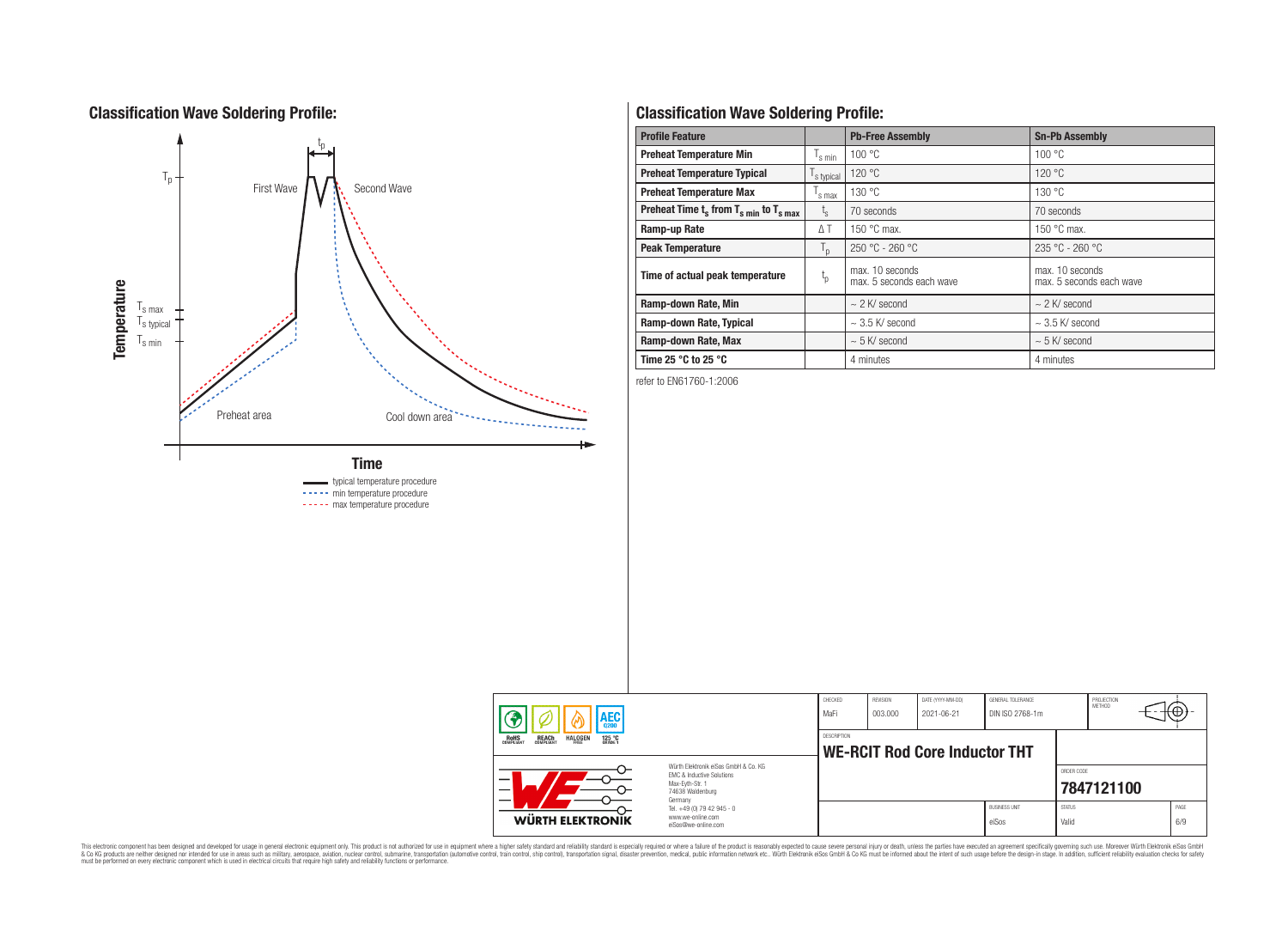# **Cautions & Warnings:**

## **The following conditions apply to all goods within the product series of WE-RCIT of Würth Elektronik eiSos GmbH & Co. KG:**

#### **General:**

- This electronic component was designed and manufactured for use in general electronic equipment.
- Würth Elektronik must be asked for written approval (following the PPAP procedure) before incorporating the components into any equipment in fields such as military, aerospace, aviation, nuclear control, submarine, transportation (automotive control, train control, ship control), transportation signal, disaster prevention, medical, public information network, etc. where higher safety and reliability are especially required and/or if there is the possibility of direct damage or human injury.
- Electronic components that will be used in safety-critical or high-reliability applications, should be pre-evaluated by the customer.
- The component was designed and manufactured to be used within the datasheet specified values. If the usage and operation conditions specified in the datasheet are not met, the wire insulation may be damaged or dissolved.
- Do not drop or impact the components, as the core may flake apart.
- Würth Elektronik products are qualified according to international standards, which are listed in each product reliability report. Würth Elektronik does not guarantee any customer qualified product characteristics beyond Würth Elektroniks' specifications, for its validity and sustainability over time.
- The responsibility for the applicability of the customer specific products and use in a particular customer design is always within the authority of the customer. All technical specifications for standard products also apply to customer specific products.

### **Product specific:**

#### **Assembly instructions**

- While mounting and removing, the electronic component shall be operated in voltage-free condition pursuant to the five safety rules described in the standard EN 50110-1.
- The protective earth connection shall be the first to be connected while installing the filter and shall be the last to be disconnected. The protective earth connection must be prepared considering the leakage current.
- The filter position is suggested to be close as possible to the application. If there are long distances between the filter and application, it is recommended to shield the cables, otherwise, the functionality may be affected.
- To establish a low impedance path for parasitic currents the filter housing shall have a wide connection area to the ground plane. The ground plane shall be free of paint or other isolating materials.
- Keep the connection to the PE as short as possible.
- To minimize crosstalk do not place incoming and outgoing cables next to each other.
- Use short cables to minimize the parasitic effects of the setup.
- The connection to the ground plane should be established with M4 screws. The tightening torque varies with the selected screw and should not exceed the limit of 5Nm.

#### **Cleaning and Washing:**

• Washing agents used during the production to clean the customer application may damage or change the characteristics of the wire insulation, marking or plating. Washing agents may have a negative effect on the long-term functionality of the product.

#### **Storage Conditions:**

- A storage of Würth Electronik products for longer than 12 months is not recommended. Within other effects, the terminals may suffer degradation, resulting in bad solderability. Therefore, all products shall be used within the period of 12 months based on the day of shipment.
- Do not expose the components to direct sunlight.
- The storage conditions in the original packaging are defined according to DIN EN 61760-2.
- The storage conditions stated in the original packaging apply to the storage time and not to the transportation time of the components.

#### **Packaging:**

• The packaging specifications apply only to purchase orders comprising whole packaging units. If the ordered quantity exceeds or is lower than the specified packaging unit, packaging in accordance with the packaging specifications cannot be ensured.

#### **Handling:**

- Violation of the technical product specifications such as exceeding the nominal rated current will void the warranty.
- Only qualified personnel should work with the electronic component including, but not limited to, work such as planning, assembly, installation, operation, repair and maintenance considering the corresponding documentation.
- The filter includes components storing an electric charge and dangerous voltage may remain at the filter terminals even after the power source has been disconnected even after five minutes.
- In case temporary voltage is applied to the unassembled filter, the filter shall be discharged after the power source has been disconnected.
- Avoid any overload or conditions that are not specified in the datasheet.
- Do not exceed the specified temperature limits.
- To maintain regular operation, the filters shall be protected within the application against inadmissible exceedance of the rated current.
- The filter leakage current specified in the data sheet merely serves as a user information. For security reasons, the maximum leakage current of the entire electrical application has to be limited. The permissible limits for your application must be acquired from the relative and applicable regulations, provisions and standards.
- The current derating must be observed. Disregarding the current derating may result in overheating and in a fire hazard as a consequence thereof.
- Due to the heavy weight of the electronic component, strong forces and high accelerations may have the effect to damage the electrical connection and will void the warranty.
- The temperature rise of the component must be taken into consideration. The operating temperature is comprised of ambient temperature and temperature rise of the component.The operating temperature of the component shall not exceed the maximum temperature specified.

| AEC                                                                                                                      |                                                                        | CHECKED<br>MaFi | REVISION<br>003.000 | DATE (YYYY-MM-DD)<br>2021-06-21      | GENERAL TOLERANCE<br>DIN ISO 2768-1m |                        | PROJECTION<br><b>METHOD</b> | tΨ:         |
|--------------------------------------------------------------------------------------------------------------------------|------------------------------------------------------------------------|-----------------|---------------------|--------------------------------------|--------------------------------------|------------------------|-----------------------------|-------------|
| 125 °C<br>ROHS<br>COMPLIANT<br><b>HALOGEN</b><br><b>REACH</b><br>COMPLIANT                                               |                                                                        | DESCRIPTION     |                     | <b>WE-RCIT Rod Core Inductor THT</b> |                                      |                        |                             |             |
| Würth Elektronik eiSos GmbH & Co. KG<br>EMC & Inductive Solutions<br>–<br>Max-Evth-Str. 1<br>74638 Waldenburg<br>Germany |                                                                        |                 |                     |                                      |                                      | ORDER CODE             | 7847121100                  |             |
| <b>WÜRTH ELEKTRONIK</b>                                                                                                  | Tel. +49 (0) 79 42 945 - 0<br>www.we-online.com<br>eiSos@we-online.com |                 |                     |                                      | <b>BUSINESS UNIT</b><br>eiSos        | <b>STATUS</b><br>Valid |                             | PAGE<br>7/9 |

This electronic component has been designed and developed for usage in general electronic equipment only. This product is not authorized for use in equipment where a higher safety standard and reliability standard is espec & Ook product a label and the membed of the seasuch as marked and as which such a membed and the such assume that income in the seasuch and the simulation and the such assume that include to the such a membed and the such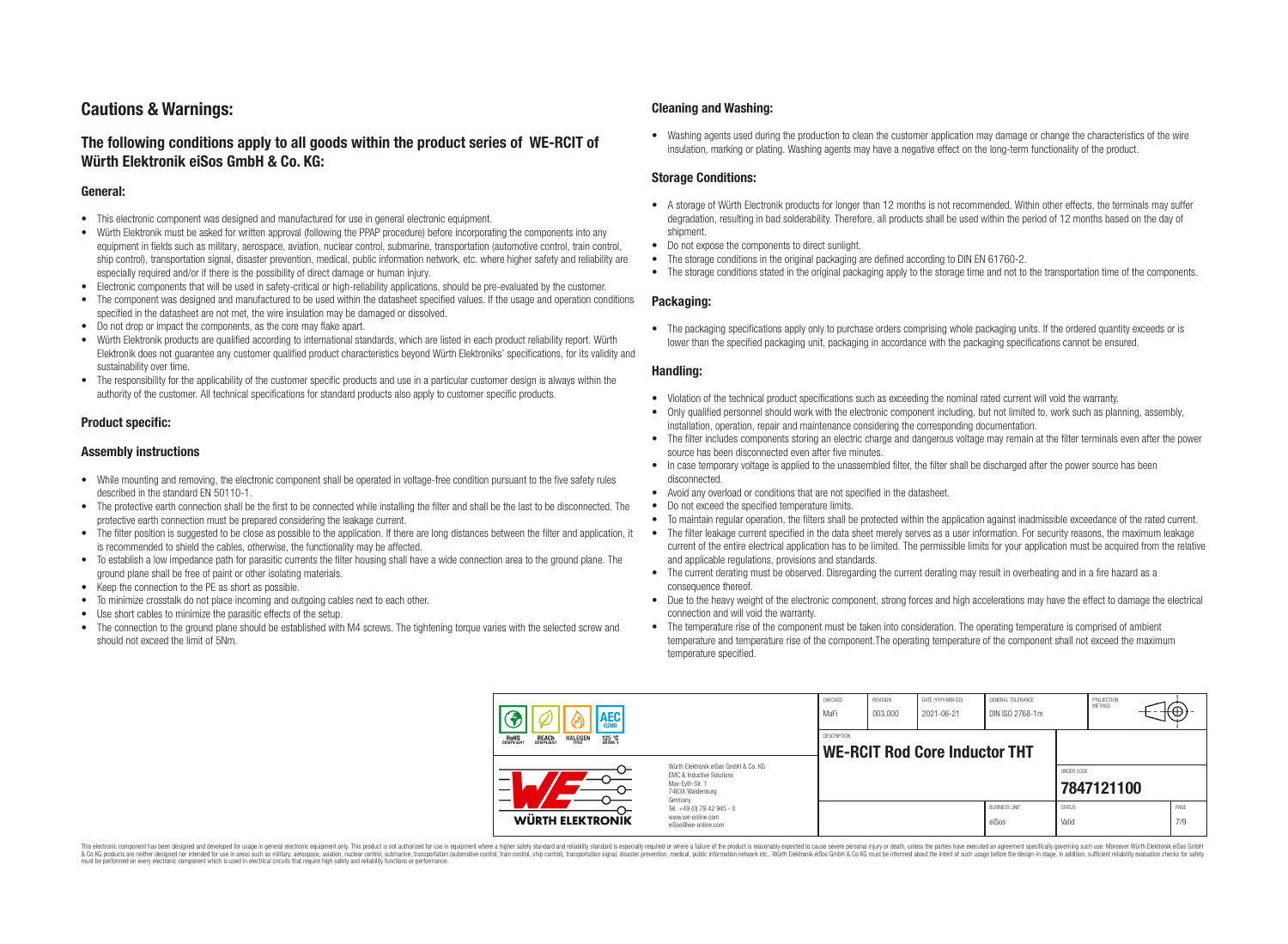#### **Vibration resistance:**

• Do not exceed the vibration limits given by IEC60068-2-6.

These cautions and warnings comply with the state of the scientific and technical knowledge and are believed to be accurate and reliable. However, no responsibility is assumed for inaccuracies or incompleteness.

|                                                                                                               | AEC                                                                                          |                                                                                   | CHECKED<br>MaFi    | REVISION<br>003.000 | DATE (YYYY-MM-DD)<br>2021-06-21      | GENERAL TOLERANCE<br>DIN ISO 2768-1m |                        | PROJECTION<br><b>METHOD</b> | ₩           |
|---------------------------------------------------------------------------------------------------------------|----------------------------------------------------------------------------------------------|-----------------------------------------------------------------------------------|--------------------|---------------------|--------------------------------------|--------------------------------------|------------------------|-----------------------------|-------------|
|                                                                                                               | 125 °C<br>GRADE 1<br><b>ROHS</b><br>COMPLIANT<br><b>REACH</b><br>COMPLIANT<br><b>HALOGEN</b> |                                                                                   | <b>DESCRIPTION</b> |                     | <b>WE-RCIT Rod Core Inductor THT</b> |                                      |                        |                             |             |
| Würth Elektronik eiSos GmbH & Co. KG<br>EMC & Inductive Solutions<br>Max-Evth-Str. 1<br>_<br>74638 Waldenburg |                                                                                              |                                                                                   |                    |                     |                                      |                                      | ORDER CODE             | 7847121100                  |             |
|                                                                                                               | WÜRTH ELEKTRONIK                                                                             | Germany<br>Tel. +49 (0) 79 42 945 - 0<br>www.we-online.com<br>eiSos@we-online.com |                    |                     |                                      | <b>BUSINESS UNIT</b><br>eiSos        | <b>STATUS</b><br>Valid |                             | PAGE<br>8/9 |

This electronic component has been designed and developed for usage in general electronic equipment only. This product is not authorized for subserved requipment where a higher selection equipment where a higher selection